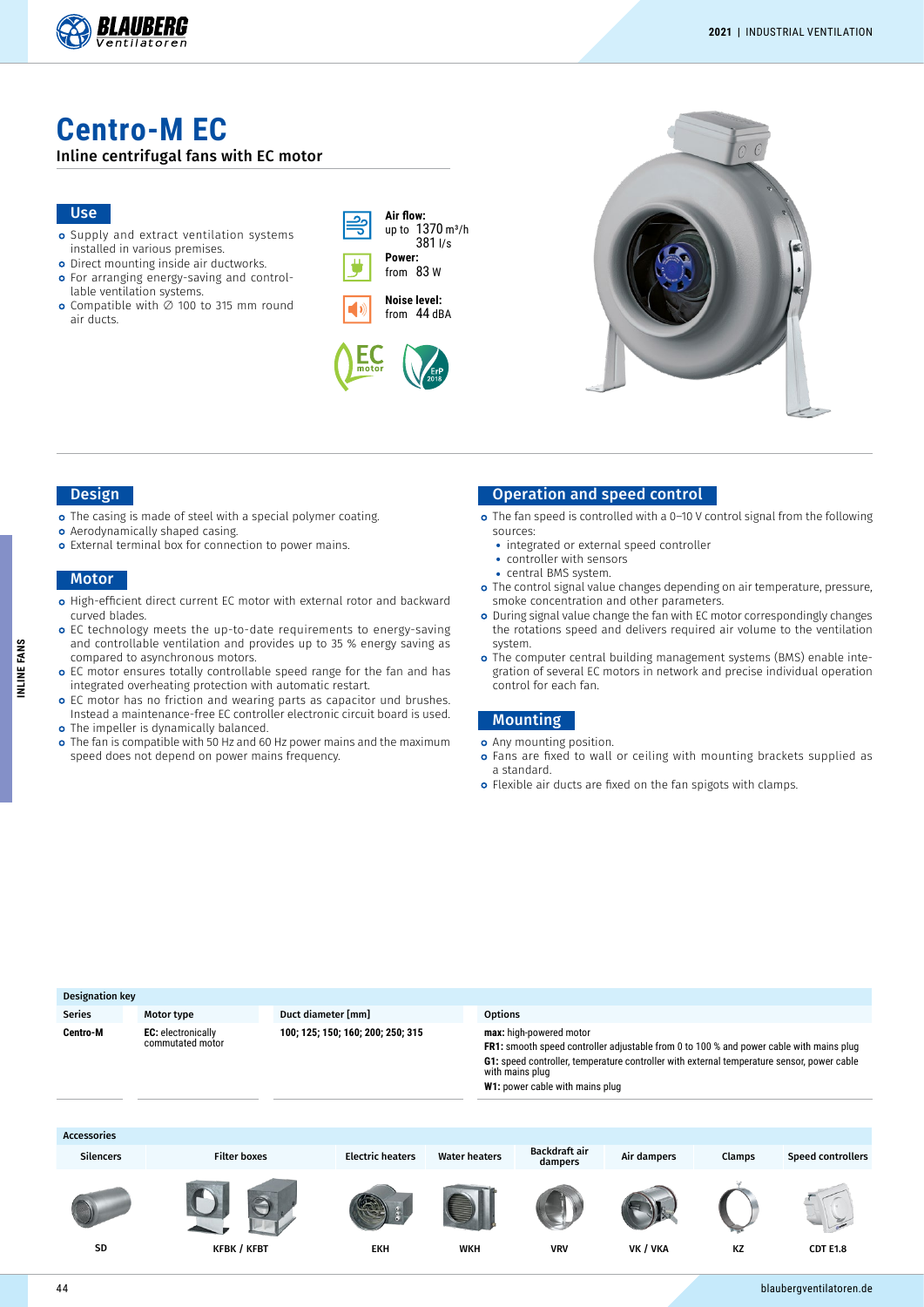

# Overall dimensions [mm]

| <b>Type</b>         | ØD  | $\varnothing$ D1 | B   | <b>B1</b> | L   | L1 | L <sub>2</sub> | L <sub>3</sub> | Weight [kg] |
|---------------------|-----|------------------|-----|-----------|-----|----|----------------|----------------|-------------|
| Centro-M EC 100     | 98  | 255              | 310 | 270       | 203 | 20 | 25             | 30             | 3.45        |
| Centro-M EC 125     | 123 | 255              | 310 | 270       | 203 | 20 | 25             | 30             | 3.58        |
| Centro-M EC 150     | 149 | 305              | 360 | 320       | 240 | 25 | 25             | 30             | 4.70        |
| Centro-M EC 160     | 159 | 305              | 360 | 320       | 240 | 25 | 25             | 30             | 4.90        |
| Centro-M EC 200     | 198 | 345              | 395 | 355       | 245 | 25 | 30             | 40             | 5.70        |
| Centro-M EC 200 max | 198 | 345              | 395 | 355       | 255 | 25 | 30             | 40             | 5.70        |
| Centro-M EC 250     | 248 | 345              | 395 | 355       | 250 | 25 | 30             | 40             | 5.09        |
| Centro-M EC 315     | 314 | 405              | 455 | 415       | 260 | 30 | 30             | 40             | 7.30        |



# Technical data

| <b>Parameters</b>                | Centro-M EC 100 | Centro-M EC 125 |
|----------------------------------|-----------------|-----------------|
| Voltage [V]                      | $1 - 230$       | $1 - 230$       |
| Frequency [Hz]                   | 50/60           | 50/60           |
| Power [W]                        | 90              | 83              |
| Current [A]                      | 0.70            | 0.58            |
| Maximum air flow $[m^3/h (l/s)]$ | 345 (96)        | 480 (133)       |
| $RPM$ [min <sup>-1</sup> ]       | 3600            | 3400            |
| Sound pressure at 3 m [dBA]      | 44              | 45              |
| Transported air temperature [°C] | $-25+60$        | $-25+60$        |
| <b>SEC class</b>                 | В               | B               |
| IP rating                        | IPX4            | IPX4            |
| ErP compliance                   | 2018            | 2018            |

#### **CENTRO-M EC 100**

| Sound power level,<br>A-weighted | <b>Total</b> |    | Octave frequency bands [Hz] |    |                |    |    |    |                                    |     |                |  |
|----------------------------------|--------------|----|-----------------------------|----|----------------|----|----|----|------------------------------------|-----|----------------|--|
|                                  |              |    |                             |    |                |    |    |    | 63 125 250 500 1000 2000 4000 8000 | 3 m | 1 <sub>m</sub> |  |
| Lwa to inlet [dBA]               | 90           |    | 66 82 89                    |    | 80 74          |    | 70 | 63 | 51                                 | 70  | 80             |  |
| Lwa to outlet [dBA]              | 89           |    |                             |    | 73 82 88 79 70 |    | 66 | 61 | 49                                 |     | -79            |  |
| Lwa to environment [dBA] 65      |              | 31 | -47                         | 56 | 60             | 59 | 58 | 47 | 33                                 | 44  | 54             |  |



**CENTRO-M EC 125**

| Sound power level,          | <b>Total</b> |    | Octave frequency bands [Hz] |    | LDA      | <b>LpA</b> |      |    |                                        |    |                |
|-----------------------------|--------------|----|-----------------------------|----|----------|------------|------|----|----------------------------------------|----|----------------|
| A-weighted                  |              |    |                             |    |          |            |      |    | 63 125 250 500 1000 2000 4000 8000 3 m |    | 1 <sub>m</sub> |
| Lwa to inlet [dBA]          | 91           |    | 62 83                       |    | 90 79 74 |            | - 71 | 65 | 54                                     |    | 81             |
| Lwa to outlet [dBA]         | 90           |    | 69 83                       | 89 | 78 71    |            | 68   | 63 | 52                                     | 70 | 80             |
| Lwa to environment [dBA] 65 |              | 27 | 48                          | 58 | 59       | 60         | 60   | 49 | 37                                     | 45 | 55             |

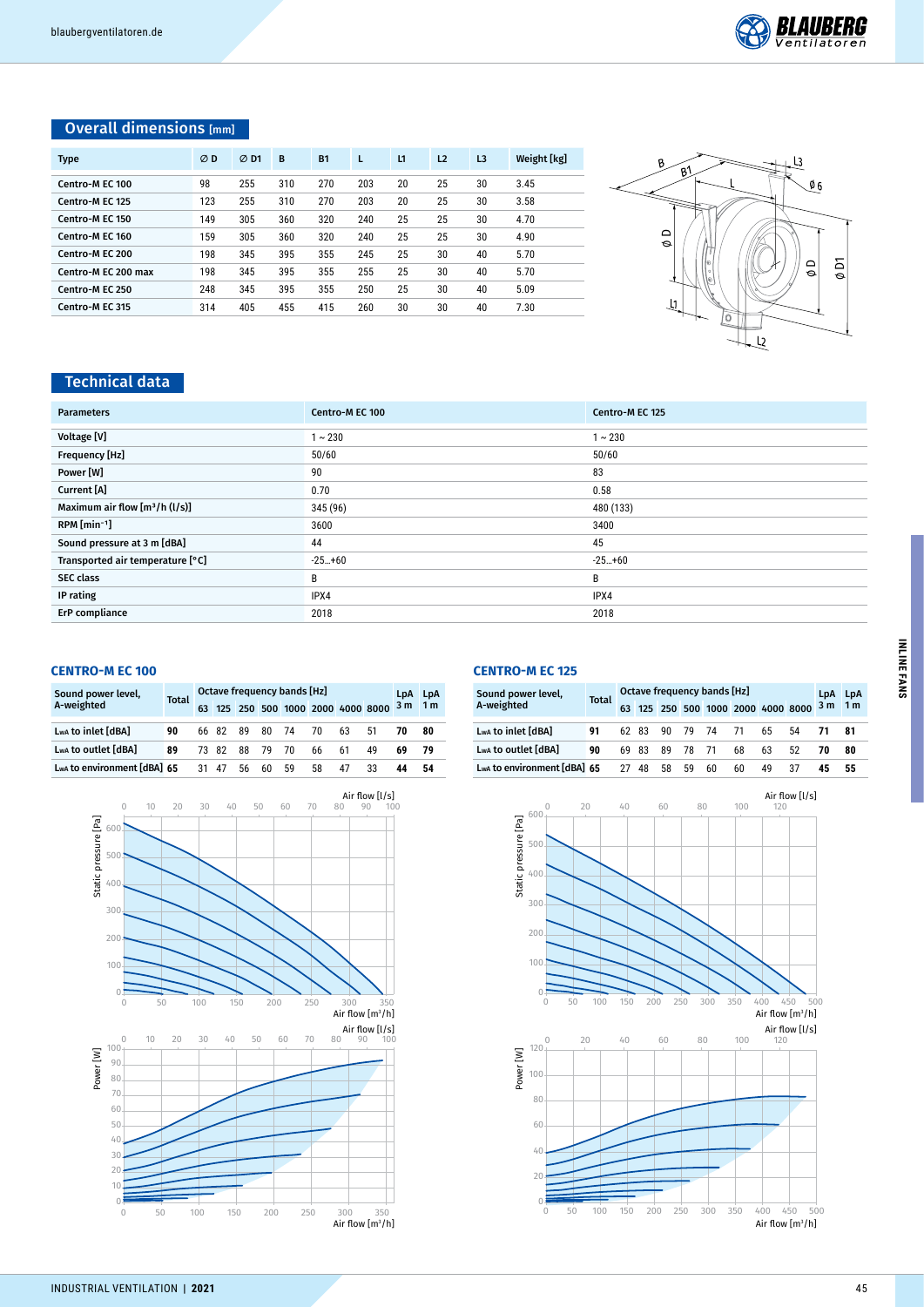

| <b>Parameters</b>                | Centro-M EC 150 | Centro-M EC 160 |
|----------------------------------|-----------------|-----------------|
| Voltage [V]                      | $1 - 230$       | $1 - 230$       |
| Frequency [Hz]                   | 50/60           | 50/60           |
| Power [W]                        | 107             | 108             |
| Current [A]                      | 0.89            | 0.90            |
| Maximum air flow $[m^3/h (l/s)]$ | 700 (194)       | 785 (218)       |
| RPM [min <sup>-1</sup> ]         | 3060            | 3030            |
| Sound pressure at 3 m [dBA]      | 48              | 48              |
| Transported air temperature [°C] | $-25+60$        | $-25+60$        |
| <b>SEC class</b>                 | В               | B               |
| IP rating                        | IPX4            | IPX4            |
| ErP compliance                   | 2018            | 2018            |

# **CENTRO-M EC 150**

| Sound power level,<br>A-weighted | <b>Total</b> | Octave frequency bands [Hz] |    | LpA LpA |                |                   |    |    |                                    |                |                |
|----------------------------------|--------------|-----------------------------|----|---------|----------------|-------------------|----|----|------------------------------------|----------------|----------------|
|                                  |              |                             |    |         |                |                   |    |    | 63 125 250 500 1000 2000 4000 8000 | 3 <sub>m</sub> | 1 <sub>m</sub> |
| Lwa to inlet [dBA]               | 89           |                             |    |         |                | 52 86 85 74 72 70 |    | 67 | 54                                 | 68             | - 78           |
| Lwa to outlet [dBA]              | 87           |                             |    |         | 51 85 82 70 68 |                   | 64 | 63 | 51                                 | 66.            | - 76           |
| Lwa to environment [dBA] 69      |              | 28.                         | 50 | 61      | 64             | 63                | 62 | 54 | 41                                 |                | 58             |



# **CENTRO-M EC 160**

| Sound power level,          | <b>Total</b> |    |    | Octave frequency bands [Hz]<br>63    125    250    500    1000    2000    4000    8000 | LpA   | <b>LpA</b>     |    |    |    |                |                |
|-----------------------------|--------------|----|----|----------------------------------------------------------------------------------------|-------|----------------|----|----|----|----------------|----------------|
| A-weighted                  |              |    |    |                                                                                        |       |                |    |    |    | 3 <sub>m</sub> | 1 <sub>m</sub> |
| Lwa to inlet [dBA]          | 89           |    |    |                                                                                        |       | 81 87 79 72 68 | 62 | 50 | 54 | 68             | -78            |
| Lwa to outlet [dBA]         | 88           |    |    | 81 86 78                                                                               | 69 65 |                | 60 | 48 | 51 | 67             |                |
| LwA to environment [dBA] 69 |              | 50 | 59 | 64                                                                                     | 63    | 61             | 50 | 36 | 41 | 48             | 58             |



**INLINE FANS**

INLINE FANS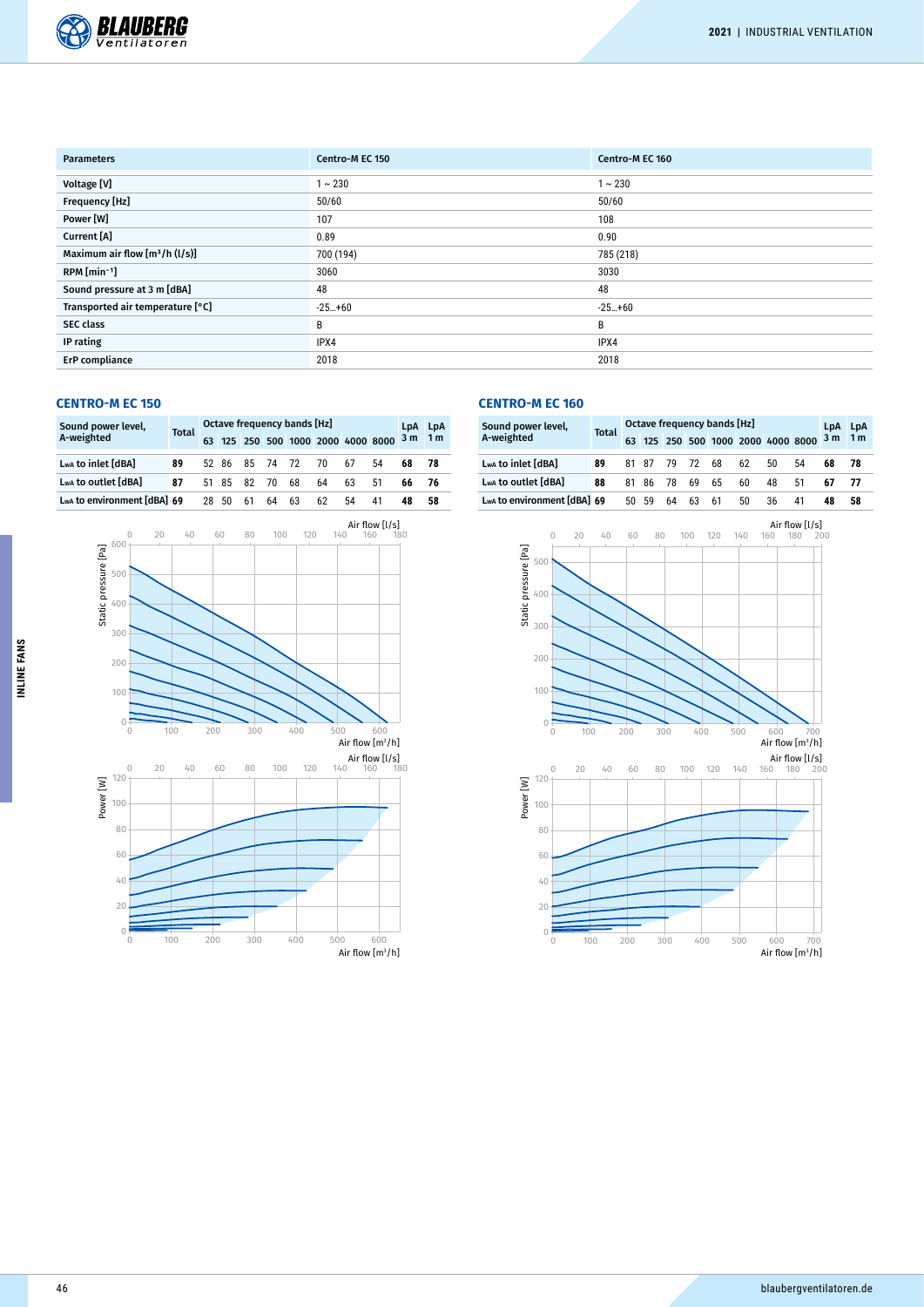

| <b>Parameters</b>                | Centro-M EC 200 | Centro-M EC 200 max |
|----------------------------------|-----------------|---------------------|
| Voltage [V]                      | $1 - 230$       | $1 - 230$           |
| Frequency [Hz]                   | 50/60           | 50/60               |
| Power [W]                        | 83              | 100                 |
| Current [A]                      | 0.63            | 0.74                |
| Maximum air flow $[m^3/h (l/s)]$ | 845 (235)       | 1010 (281)          |
| $RPM$ [min <sup>-1</sup> ]       | 2500            | 2400                |
| Sound pressure at 3 m [dBA]      | 47              | 48                  |
| Transported air temperature [°C] | $-25+60$        | $-25+60$            |
| <b>SEC class</b>                 | В               | B                   |
| IP rating                        | IPX4            | IPX4                |
| ErP compliance                   | 2018            | 2018                |

# **CENTRO-M EC 200**

| Sound power level,<br>A-weighted | <b>Total</b> |    | Octave frequency bands [Hz] |                |       |    |    |                                    |    |          |      |  |
|----------------------------------|--------------|----|-----------------------------|----------------|-------|----|----|------------------------------------|----|----------|------|--|
|                                  |              |    |                             |                |       |    |    | 63 125 250 500 1000 2000 4000 8000 |    | $3m$ 1 m |      |  |
| Lwa to inlet [dBA]               | 87           |    |                             | 48 76 84 79 79 |       |    | 80 | 72                                 | 61 | 67 77    |      |  |
| Lwa to outlet [dBA]              | 85           |    | 45 75 79                    |                | 77 77 |    | 80 | 72                                 | 62 | 64       | - 74 |  |
| Lwa to environment [dBA]         | 67           | 27 | 49                          | 60             | 62    | 61 | 60 | 52                                 | 39 |          | 57   |  |



## **CENTRO-M EC 200 MAX**

| Sound power level,          | <b>Total</b> |     | Octave frequency bands [Hz]<br>63 125 250 500 1000 2000 4000 8000 3 m |       |          |    |    |     |    |      |                |
|-----------------------------|--------------|-----|-----------------------------------------------------------------------|-------|----------|----|----|-----|----|------|----------------|
| A-weighted                  |              |     |                                                                       |       |          |    |    |     |    |      | 1 <sub>m</sub> |
| Lwa to inlet [dBA]          | 93           |     | 63 80                                                                 |       | 88 85 87 |    | 84 | 79  | 67 | - 72 | - 82           |
| Lwa to outlet [dBA]         | 89           |     | 65 77                                                                 | 74 83 |          | 84 | 83 | -77 | 64 | 68   | 78             |
| Lwa to environment [dBA] 68 |              | 30. | 49                                                                    | 58    | 62       | 65 | 61 | 52  | 38 | 48   | 58             |